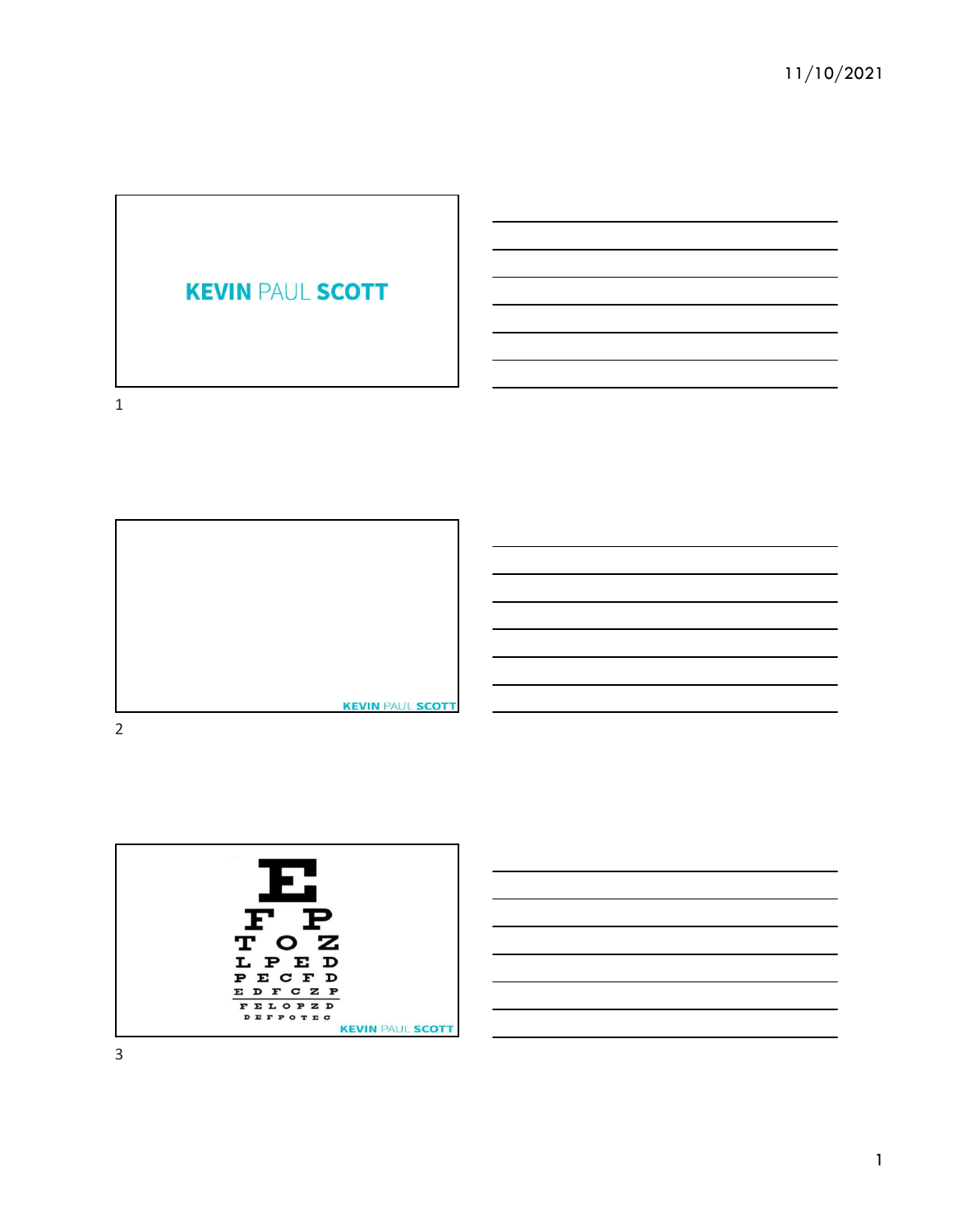

| and the contract of the contract of the contract of the contract of the contract of the contract of the contract of | the control of the control of the control of                                                                         |
|---------------------------------------------------------------------------------------------------------------------|----------------------------------------------------------------------------------------------------------------------|
|                                                                                                                     |                                                                                                                      |
| ,我们也不会有什么?""我们的人,我们也不会有什么?""我们的人,我们也不会有什么?""我们的人,我们也不会有什么?""我们的人,我们也不会有什么?""我们的人                                    | ____                                                                                                                 |
|                                                                                                                     | <u> 1989 - Andrea Andrea Andrea Andrea Andrea Andrea Andrea Andrea Andrea Andrea Andrea Andrea Andrea Andrea And</u> |
|                                                                                                                     |                                                                                                                      |
|                                                                                                                     |                                                                                                                      |
|                                                                                                                     | ______                                                                                                               |







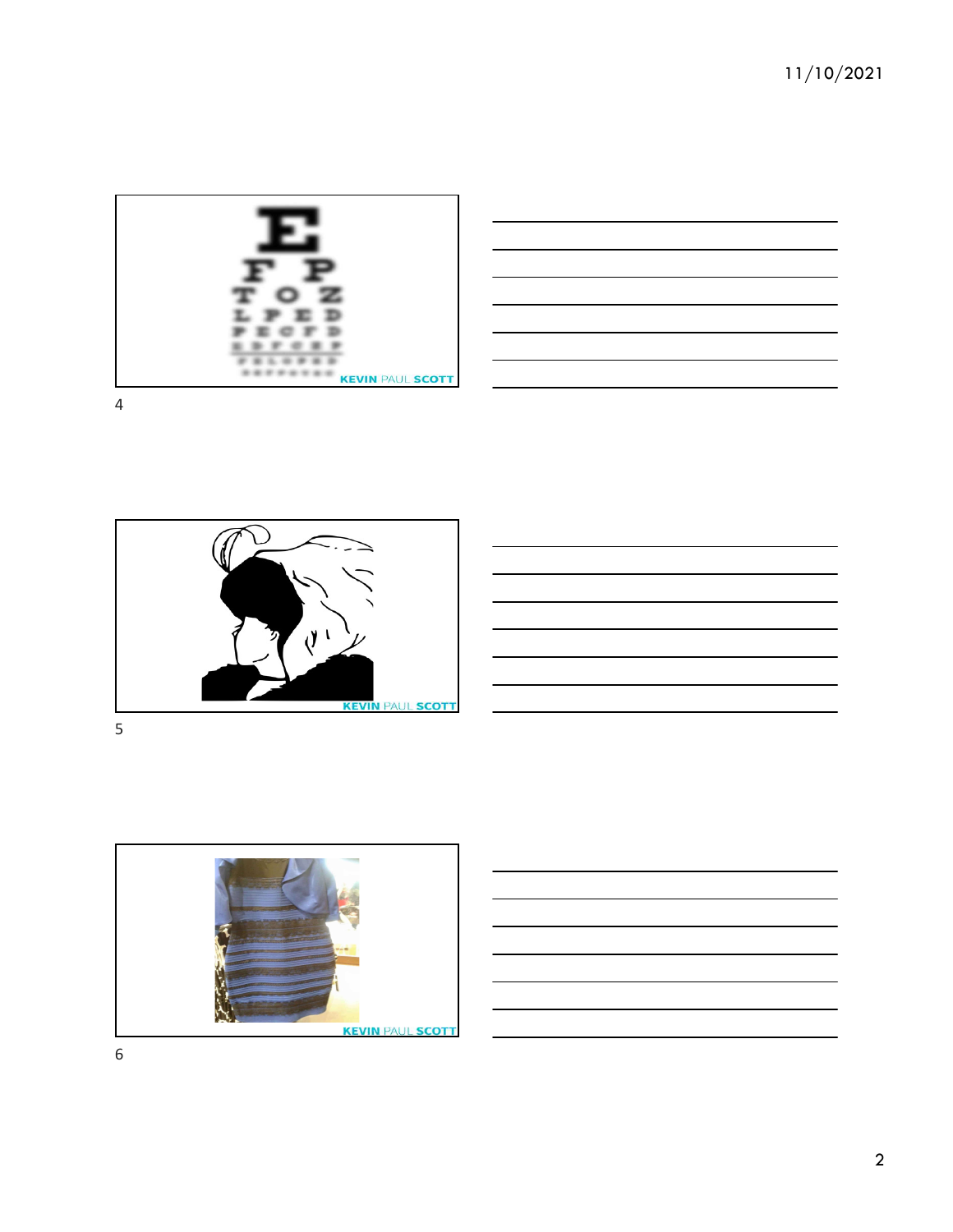

How we view things changes how we do things.

**KEVIN PAUL SCOTT** 

7

PERSPECTIVE:

The only thing in the world that can radically transform the results you get without altering a single element of your environment.

**KEVIN PAUL SCOTT** 

8 and 2010 and 2010 and 2010 and 2010 and 2010 and 2010 and 2010 and 2010 and 2010 and 2010 and 2010 and 2010

$$
\Delta P \rightarrow \Delta A = \Delta R
$$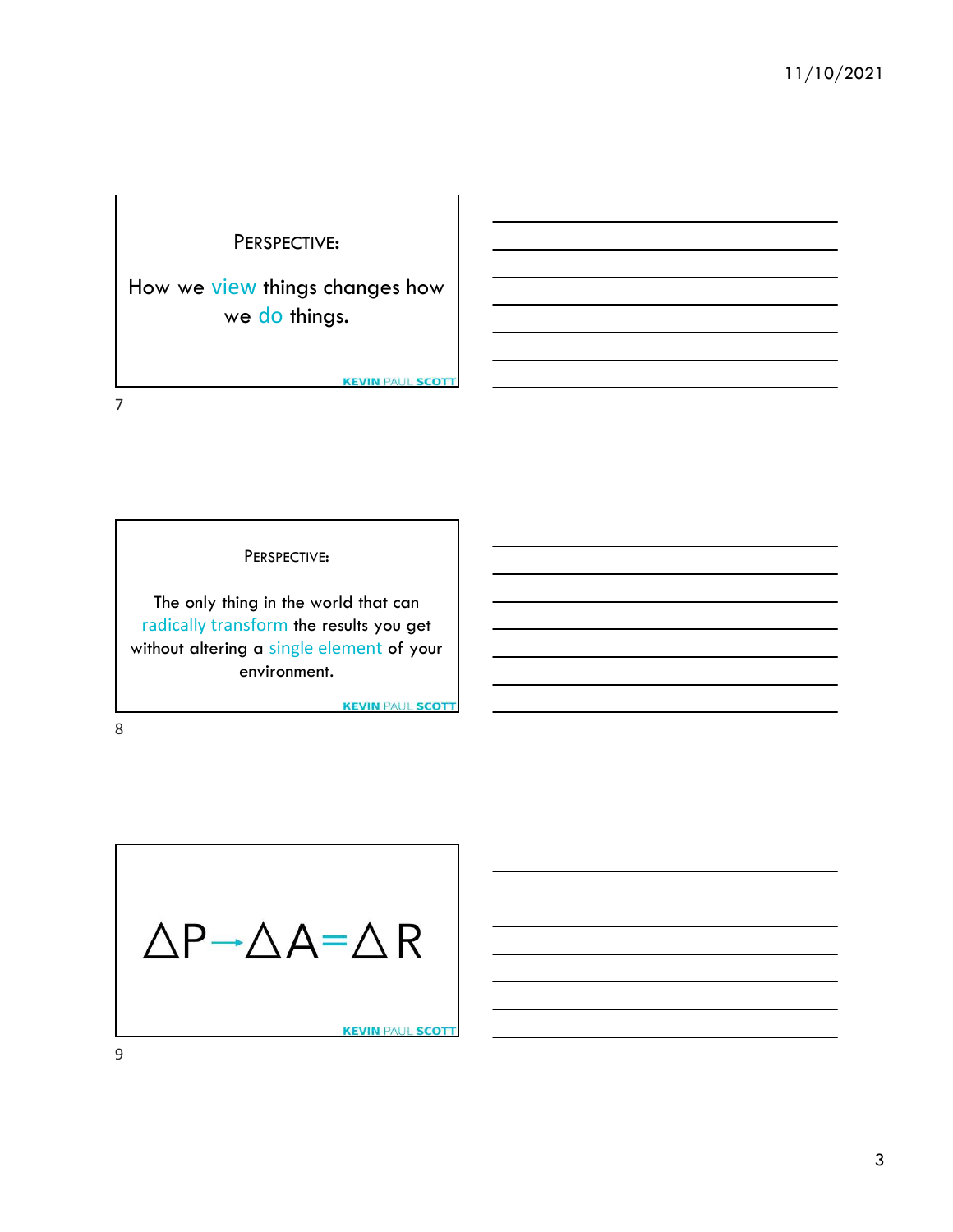

Harvard<br>Business<br>Review Creativity **Why Inspiration Matters KEVIN PAUL SCOTT** 

11

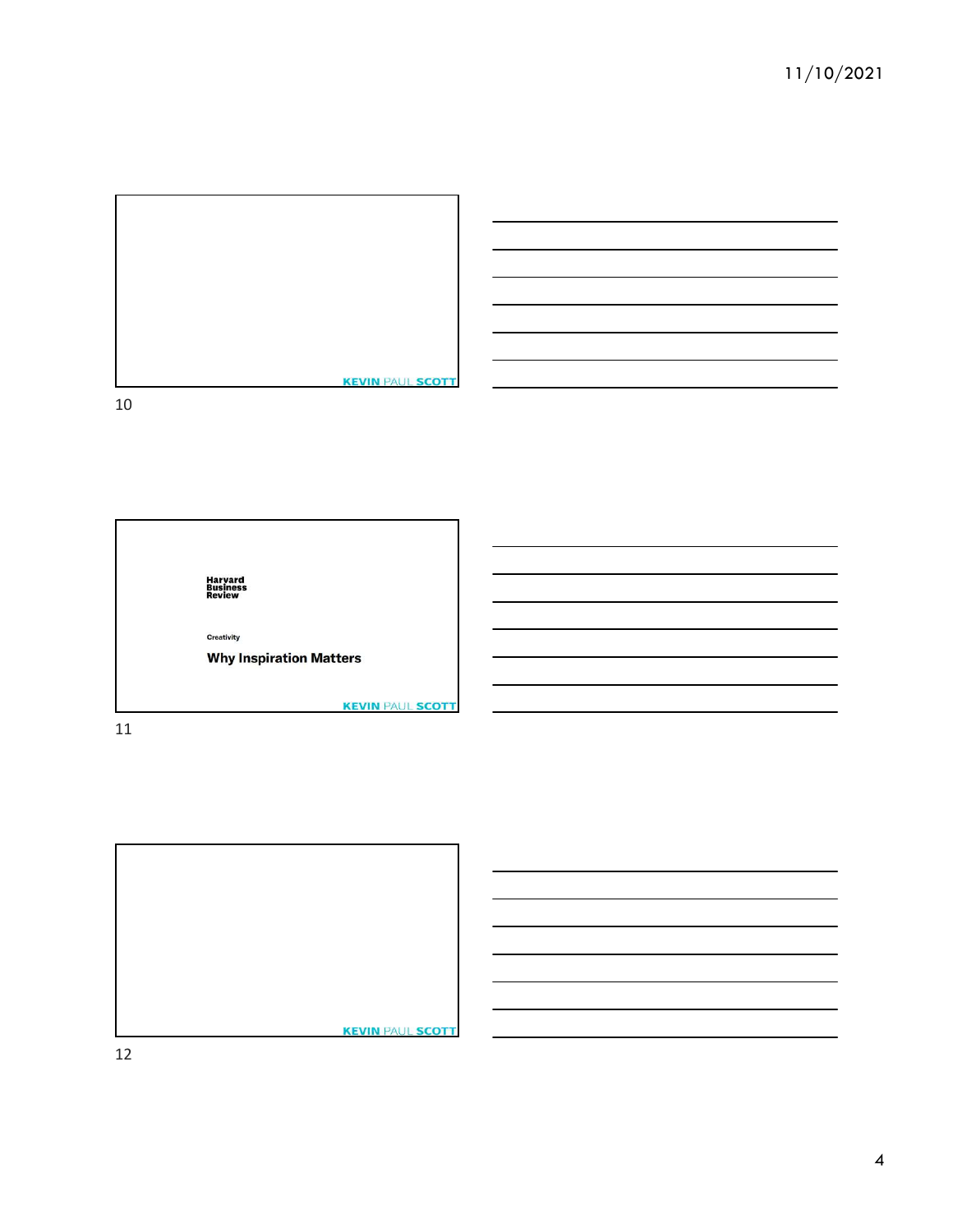









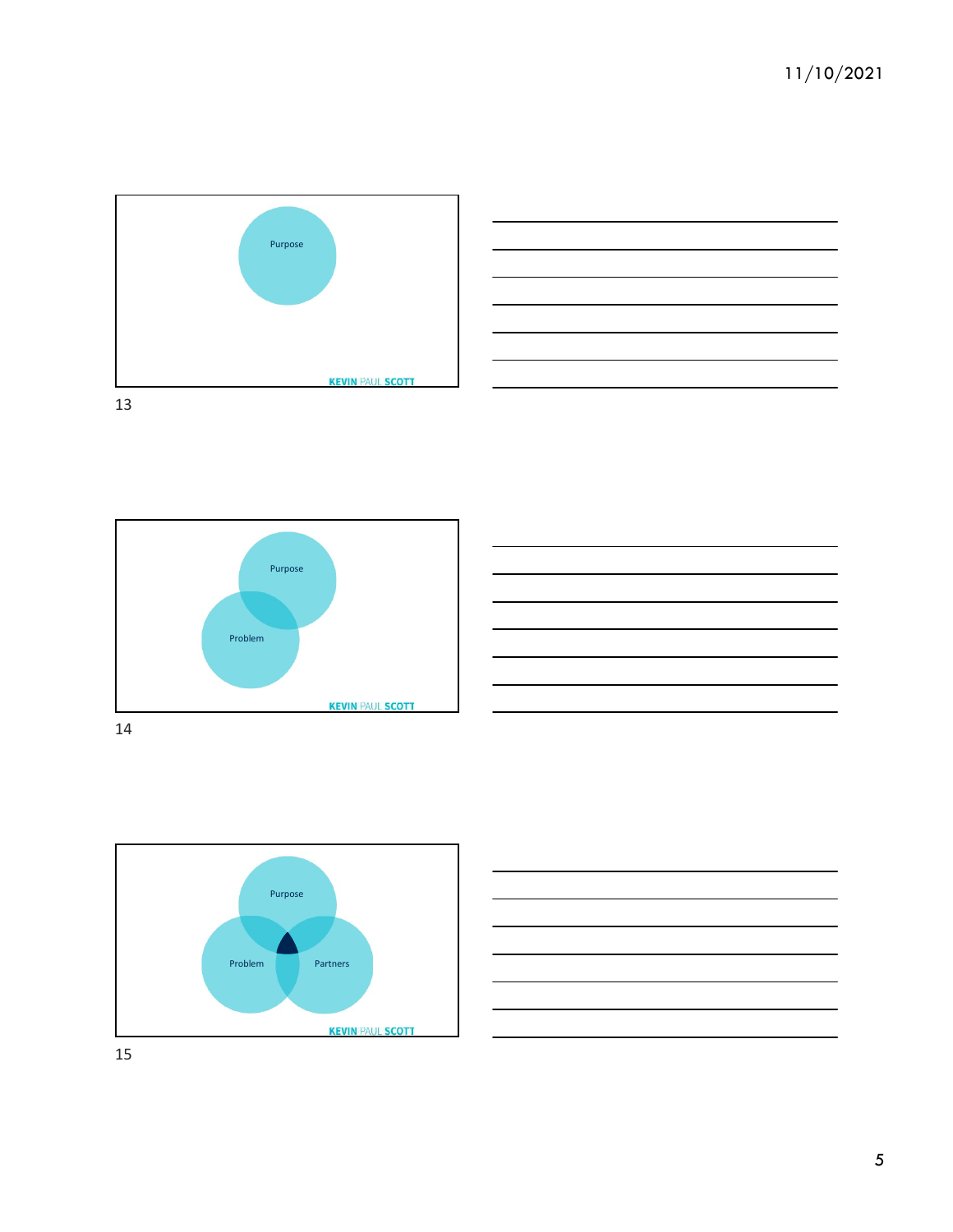









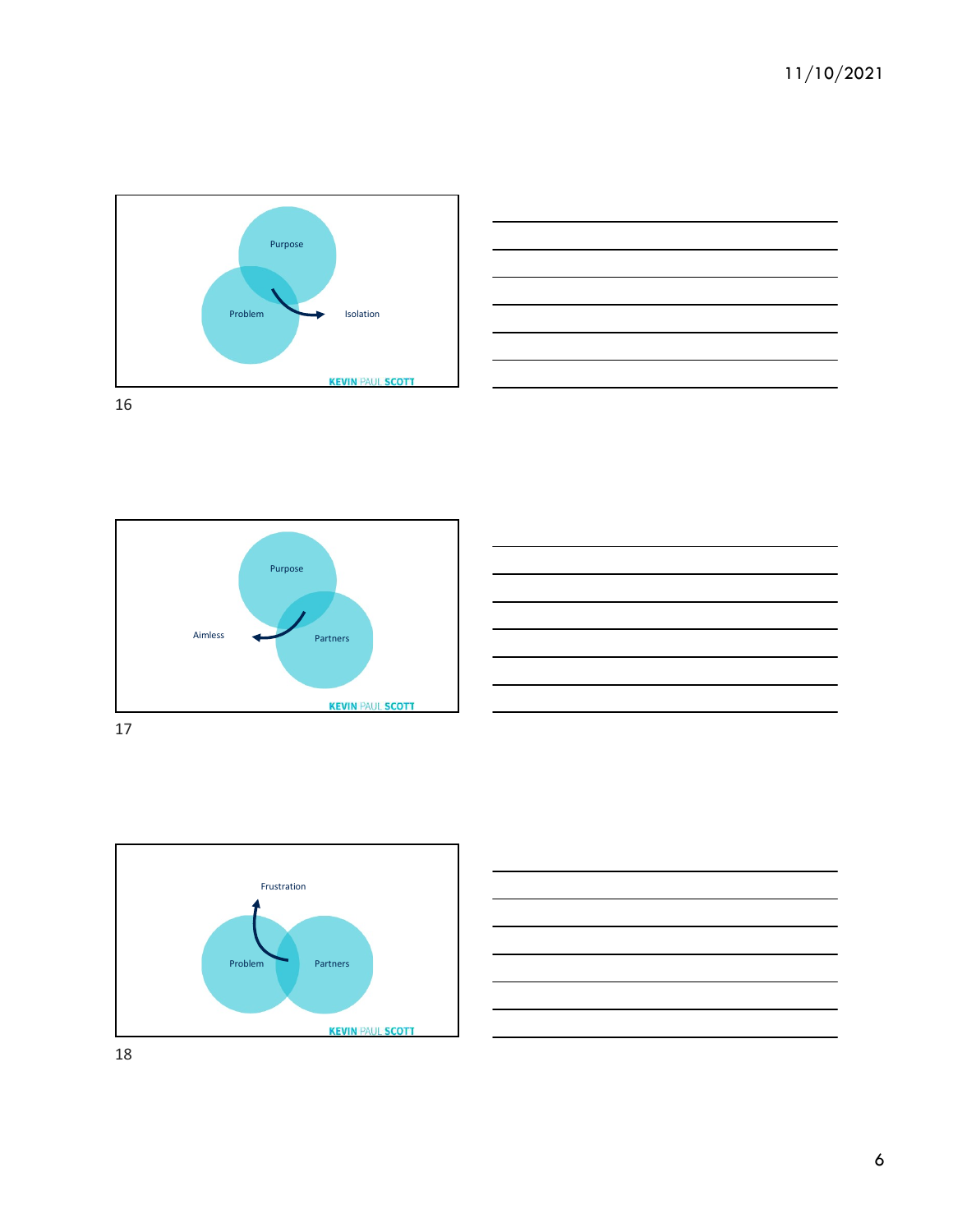





20

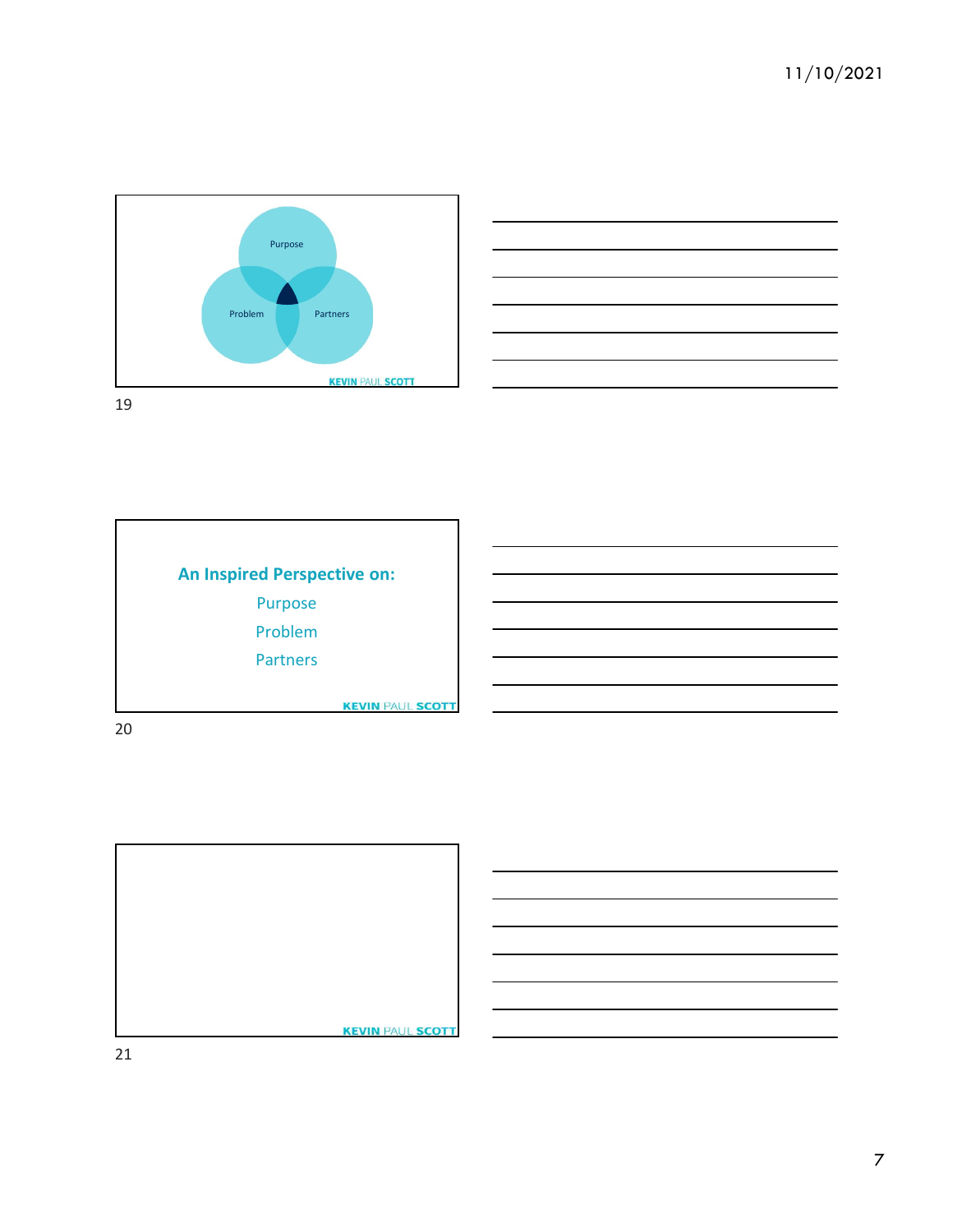When your purpose is clear, the mundane becomes meaningful.

**KEVIN PAUL SCOTT** 

22



23

in the 1400s. It was singular.

It stayed singular for the next five hundred years."

Essentialism: The Disciplined Pursuit of Less by Greg McKeown

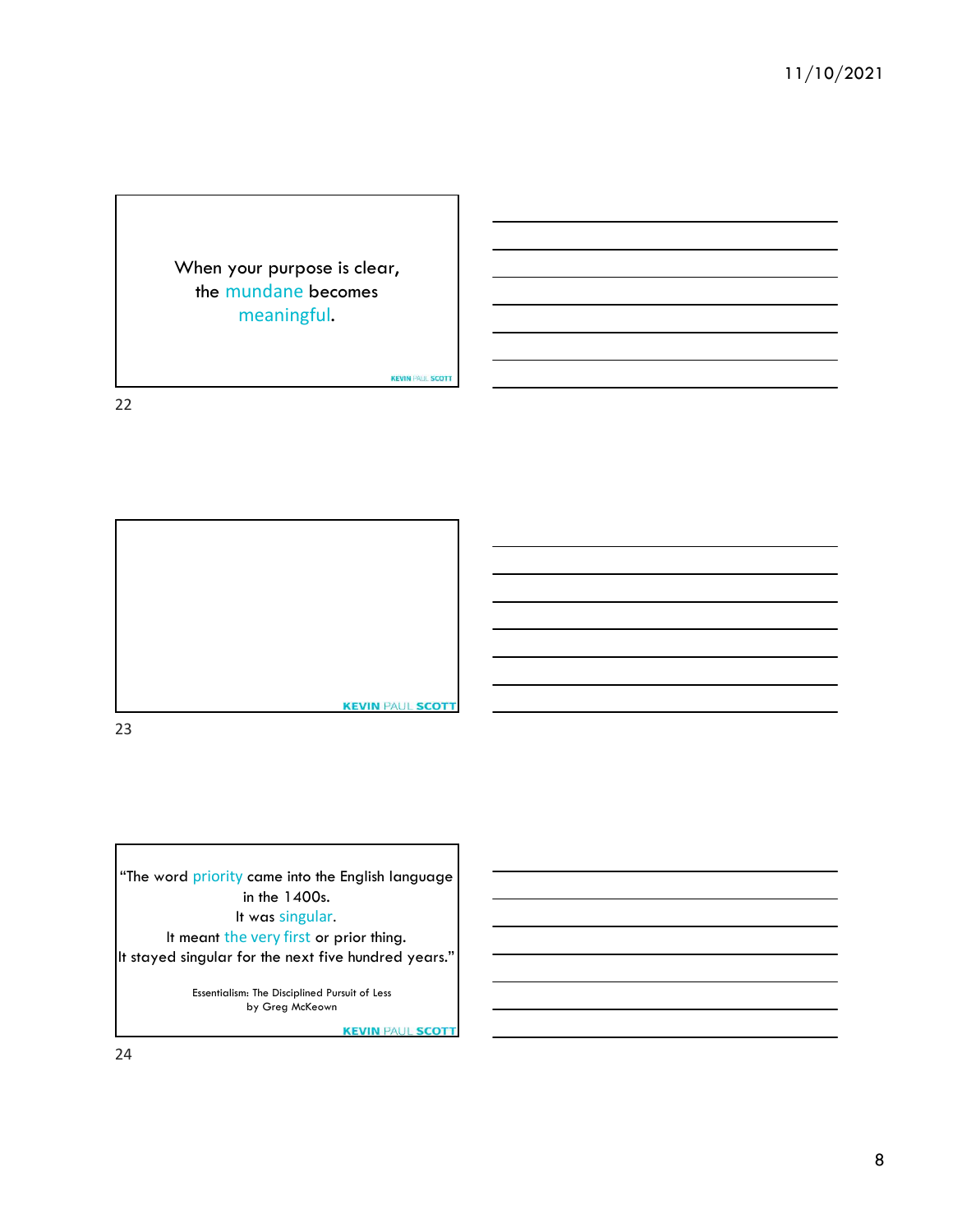"Only in the 1900s did we pluralize the term and start talking about priorities. Illogically, we reasoned that by changing the word we could bend reality."

> Essentialism: The Disciplined Pursuit of Less by Greg McKeown

> > **KEVIN PAUL SCOTT**

25

Purpose shows us when to say "yes," and Priority reveals when to say "no."

**KEVIN PAUL SCOTT** 

26

**KEVIN PAUL SCOTT**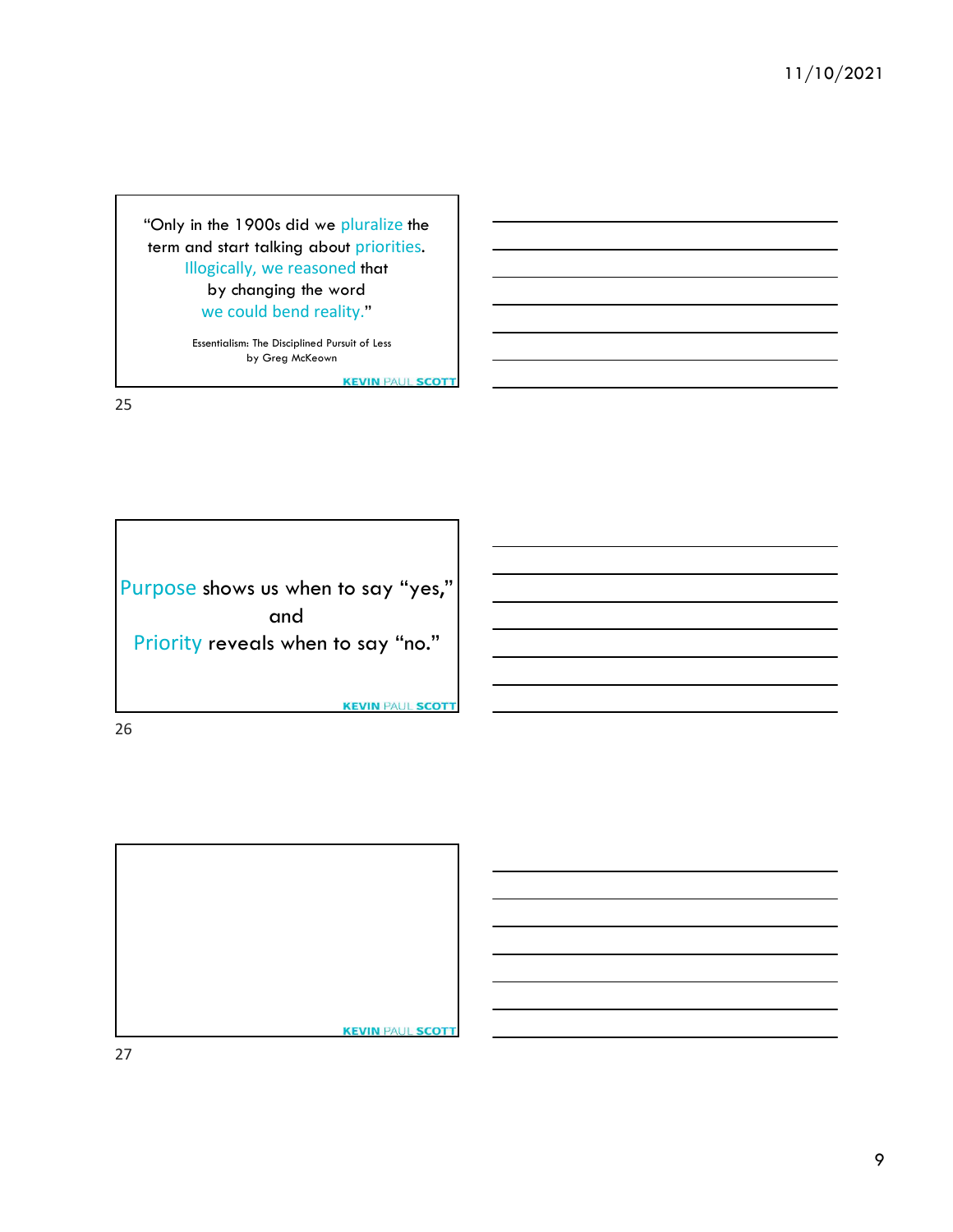

28

What does an uninspired workforce cost a business?

**KEVIN PAUL SCOTT** 

**KEVIN PAUL SCOTT** 

29



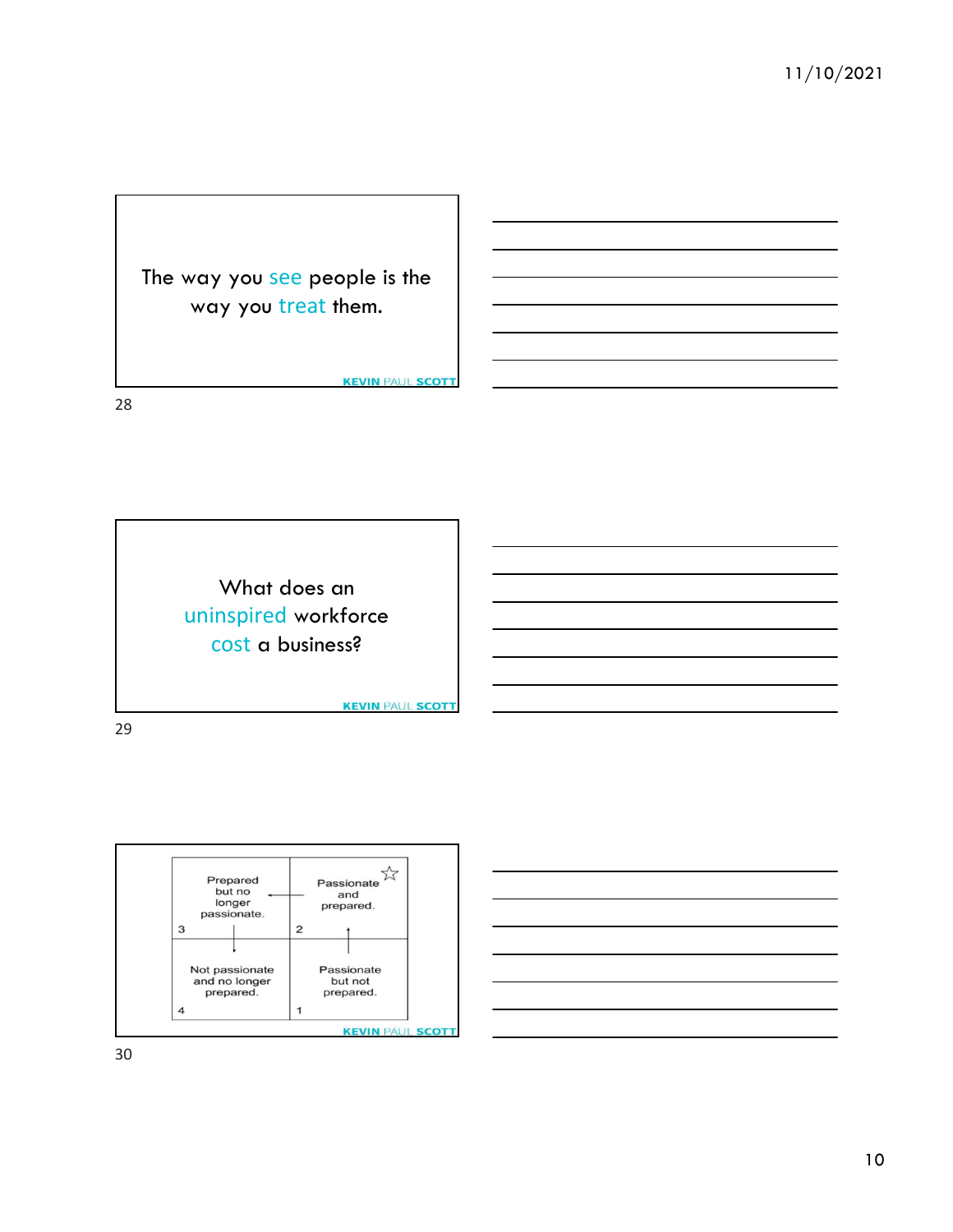









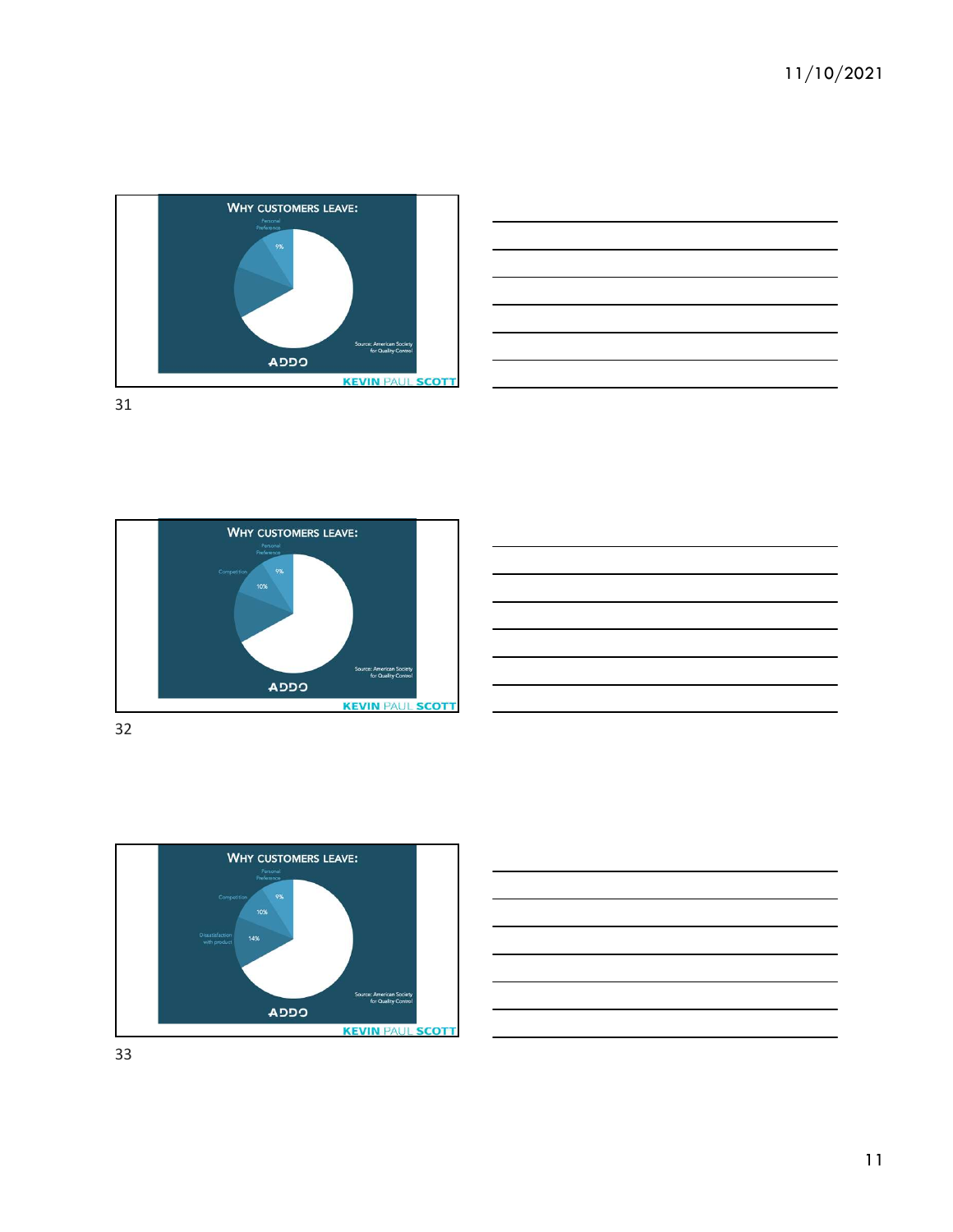





The greatest leaders do not manufacture inspiration, they find inspiration and fuel it.

**KEVIN PAUL SCOTT**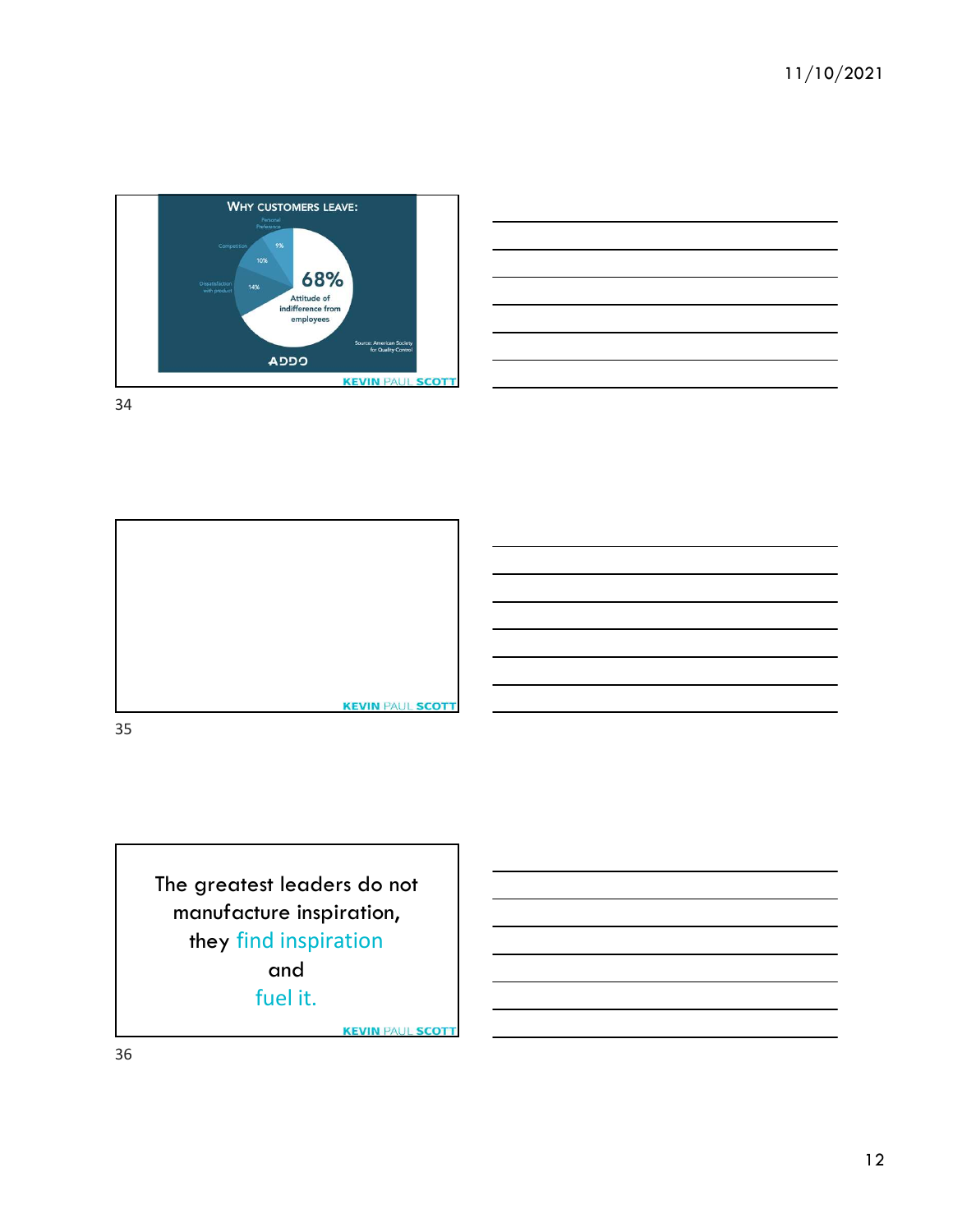